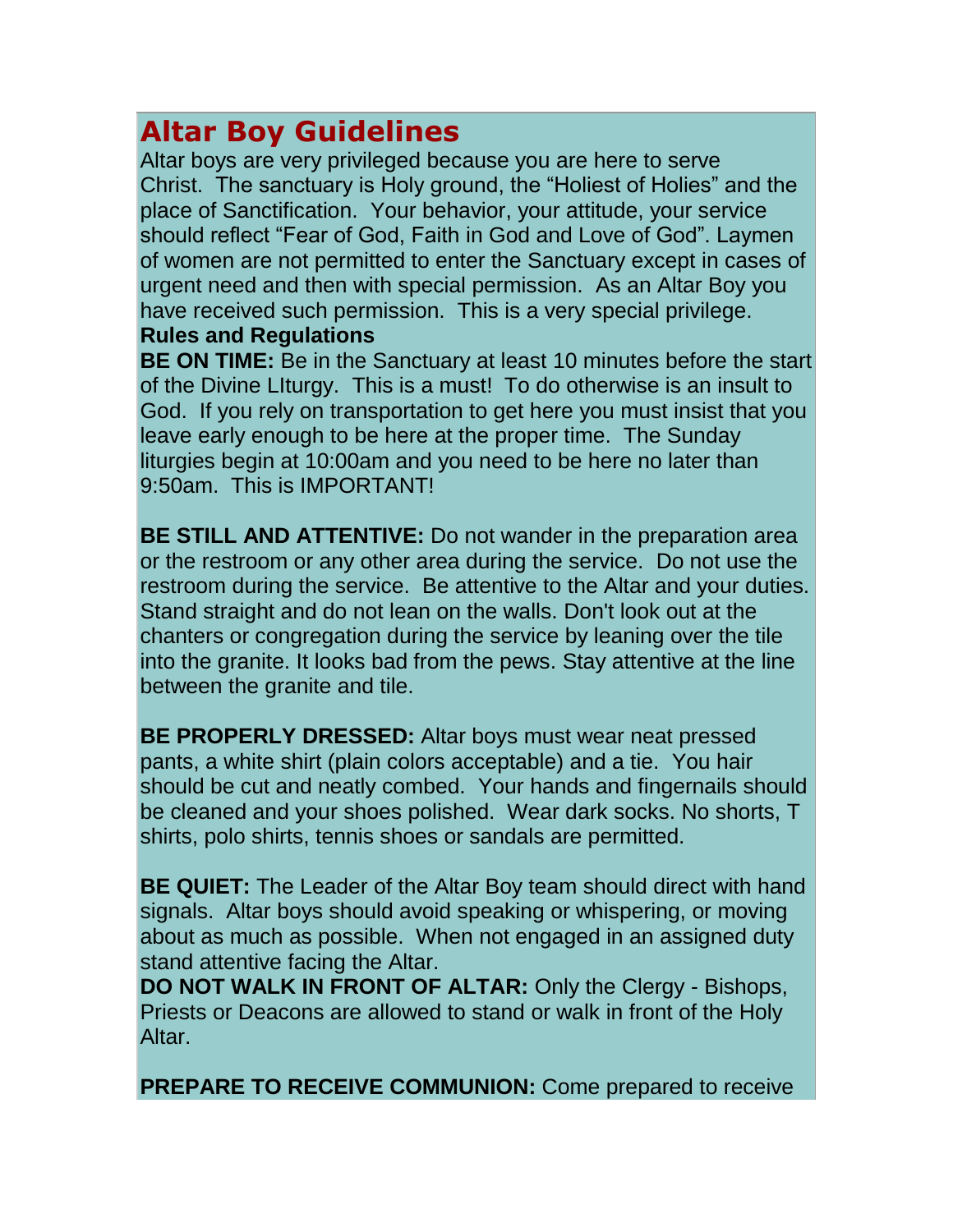Holy Communion when you serve as an altar Boy. Do not eat any of the Andidoro or drink water before Communion is served.

**RESPECT THE CLERGY:** Bend and kiss the hand of the Priest or the Deacon whenever you hand them something or when they return something to him.

**FOLLOW DIRECTIONS:** Follow the direction of the team leader. Do not leave the Sanctuary until you have received the permission from your team leader.

**RESPECT YOUR ROBE:** Hang up your robes and belt with respect.

**REPECT THE HOLINESS OF THE CHURCH:** You are an example and a role model for all the younger youth in the Church. Be strong in your faith and know it well.

These rules must be followed. Being an Altar Boy is a privilege.

### **Preparation**

Get up early like you would on a school day.

Make sure you are properly dressed.

When you enter the Cathedral, light a candle and venerate the icons in the Narthex.

Enter down the right Aisle of the Nave and into the entry door behind the chanters.

Say an prayer and make your cross when entering the Sanctuary. Select a robe that fits and comes down to the top of your shoes along with the appropriate length belt. - Shelby to demonstrate.

Put it on and hold the the belt with reverence for the Priest to bless before putting it on. Kiss the Priest's hand after he blesses it.

Stand attentive along the line between the tile and the granite.

## **Duties of the Leader**

The Leader should be the first one to arrive.

When he arrives in the Cathedral he makes sure the candles are lit and that everything is ready for the Divine Liturgy.

Prepare the Andidoro.

Help and instruct new altar boys.

Check oil in candles.

Start a fresh Charcoal in the censer during the Doxology just before the Liturgy begins.

Prepare the water in the water heater.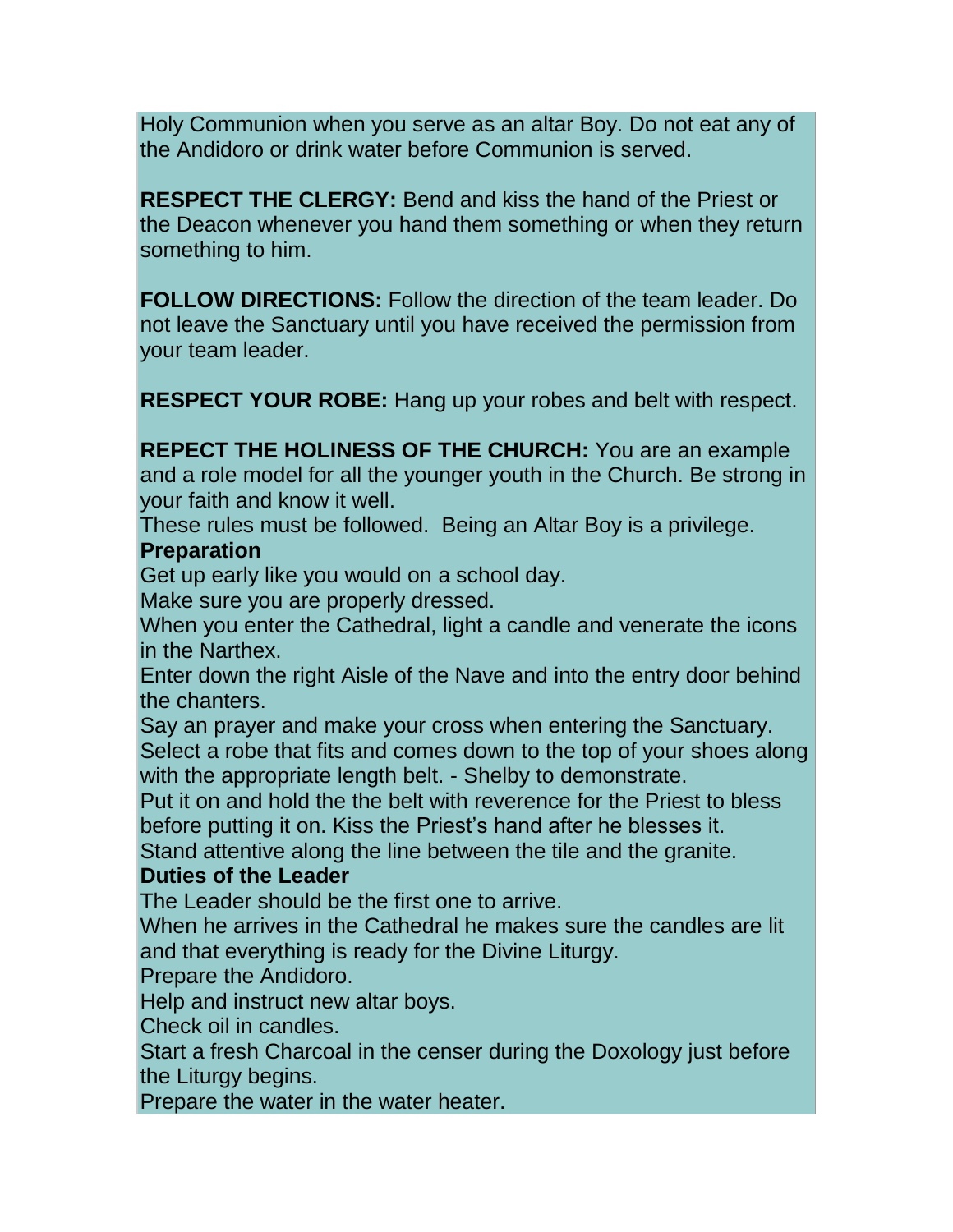The leader should be near the Priest at all times during the Divine Liturgy. He is responsible for assigning specific duties to altar boys. He has authority to temporarily discharge uncooperative altar boys.

The Leader sees that all altar boys not assigned a specific duty stand on the line between the tile and granite.

He assigns the following tasks:

Candle holders

Exapteryga (Cherubs)

Crucifix carrier

Censer

Bread cutting

Bread holders

Assisting Priest and deacon with administering Communion Zeon holder

Taking andidoro to the Sunday school and the attendance list to the Sunday School office.

The Leader is the last one to leave. He needs to check to see that everything has put back into its proper place (especially the robes) that all the candles are extinguished and that the area where the andidoro is cut is clean and orderly.

## **Duties during the service**

Doxology - Start a new charcoal in censer

Small Entrance - North Door - two candles precede Deacon with Gospel. Bow at center of Solea and stand on either side of Royal Doors. After Priest enters Sanctuary, bow at center and return through north doors. Have censer ready when reading of Epistle begins.

Gospel Reading - North door - two candles and the cross. Candles always go first. Go to Ambo and when deacon finishes go to stations on either side of the Royal door. At conclusion of Gospel bow and reenter through both doors. Have censer ready at conclusion of Gospel.

Great Entrance - North Door - Candles Cross, Cherubs and censer. When Priest gives signal exit and walk slowly down the right aisle to back of Nave and then up center aisle. Take positions on either side of Royal Door. After Priest enters Sanctuary bow and renter through both doors.

Turn up heat on water

During the consecration (When Priest lifts up the Chalice and Paten)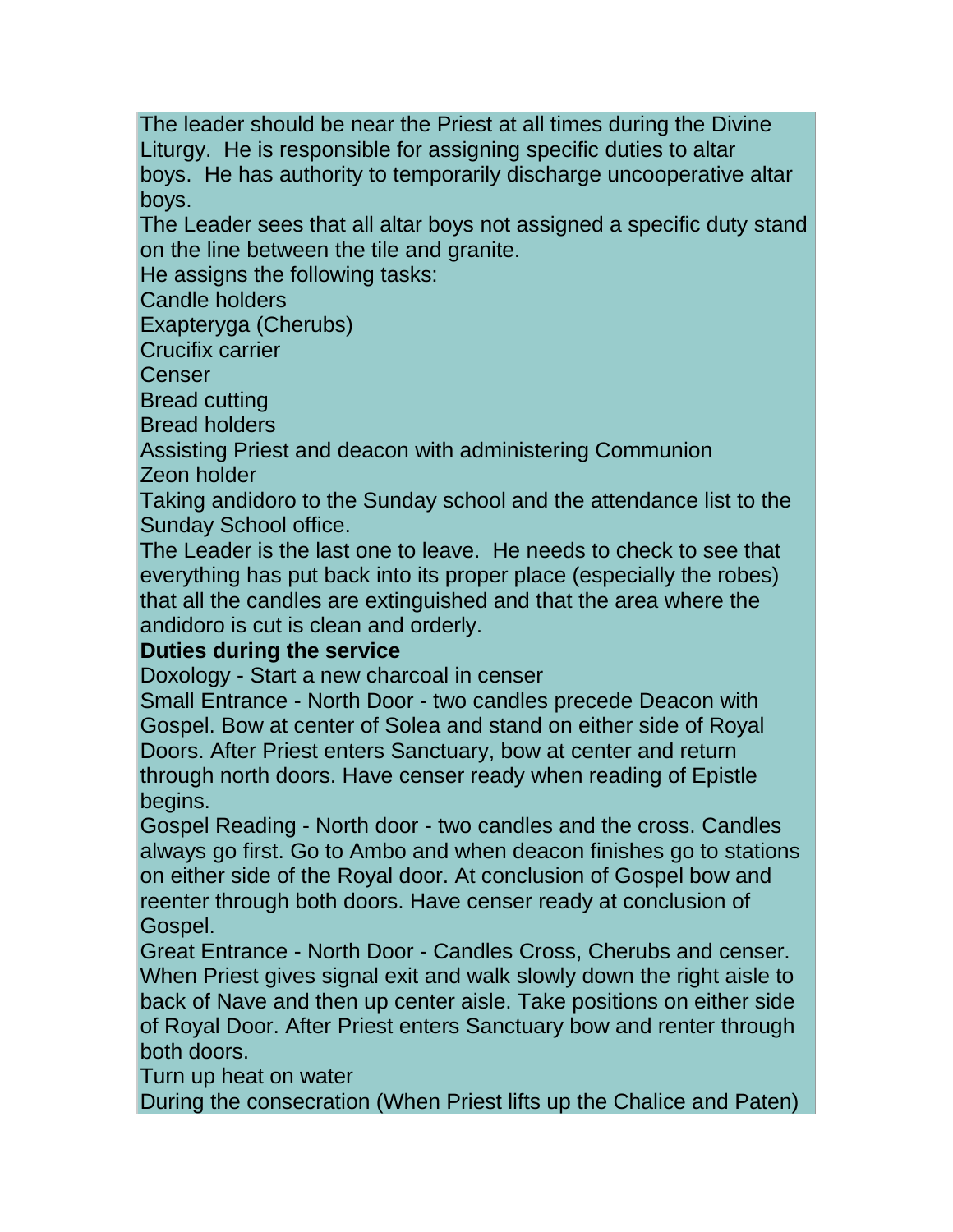prostrate yourself facing Altar. After consecration have censer ready for Priest. Bring Andidoro to Altar for blessing while Deacon finishes censing.

After Lord's Prayer pour boiling water (Zeon) into container and bring to Altar.

After Priest and Deacon receive communion prepare to exit to assist in serving communion and distribute Andidoro. Take tray of Andidoro to Sunday School along with attendance sheet to Sunday School office.

After communion is complete return to Sanctuary. Afte Decon finsihes petitions prepare to exit with Priest through North door when he goes to deliver sermon and sit quietly in the front row. When priest is finished and as soon as he begins to return to the Sanctuary, quietly and orderly return through North door to Sanctuary.

If there is a Memorial (Leader should check at the beginning of service to find out about any special services or processions) After Priest gives Prayer in front of icon of Christ, one altar boy is assigned to light candle on table on Solea and others take out two candles and the censer and stand on either side of the memorial table.

After the Dismissal prayers and any announcements take out the Andidoro for distribution by the Priest.

Do not disrobe until you are given permission by your group leader. Hang up robes and belts carefully.

Make you cross when you leave the sanctuary and when you leave the Nave of the Cathedral.

### **Clean up**

The Leader is responsible to see that the area where the Andidoro is prepared is spotless clean.

Once the distribution of the Andidoro is complete then the lead altar boy should empty the bowl and tray and put any left over Andidoro in small sandwich bags (Cut up partial loaves). Ask clergy how many they need and the rest can be give to altar boys or taken to the Social hall to give to parishioners to take home for use during the week. Sweep up all crumbs from the floor and put ALL crumbs into a sandwich back for proper disposal in an area where no one will walk. Do not put crumbs in wastebasket. Fold cloths and put into bowl. Put out all candles.

Make sure the floor is clean of all incense and any other debris. Check to see that the robes are all hung properly along with the belts.